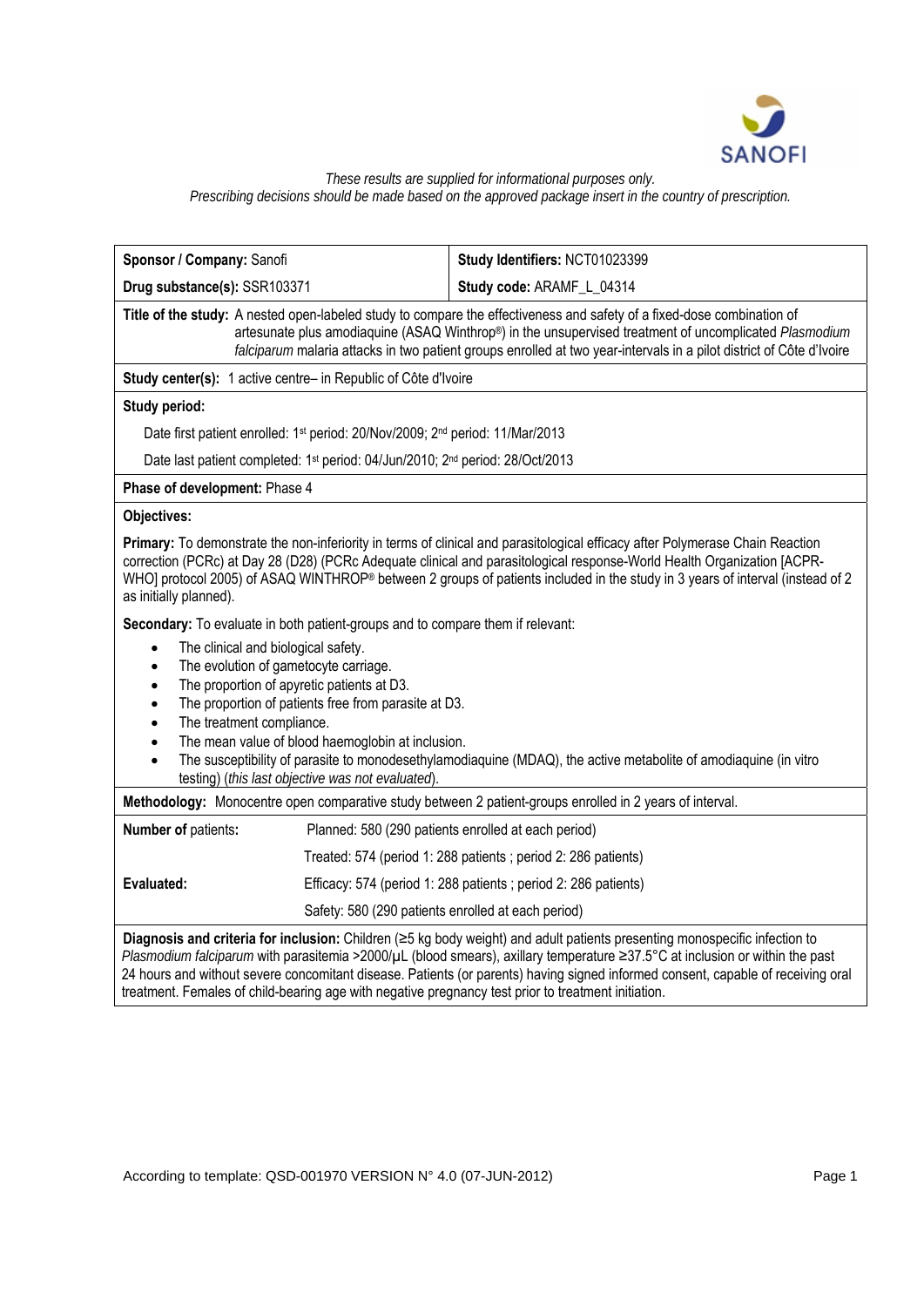

## **Study treatments**

**Investigational medicinal product(s):** ASAQ WINTHROP® (fixed-dose combination of artesunate [AS] + amodiaquine [AQ]).

Formulation: AS 25 mg /AQ 67.5 mg or AS 50 mg /AQ 135 mg or AS 100 mg /AQ 270 mg

Route(s) of administration: oral

| Dose regimen: One tablet per day during 3 days (D0, D1,      |  |
|--------------------------------------------------------------|--|
| and D2), 3 tablets/blister - dose according to patient's age |  |

Two tablets per day during 3 days (D0, D1 and D2) 6 tablets/blister

**Infants 2-11 months**: AS 25 mg /AQ 67.5 mg **Young children 1-5 years:** AS 50 mg /AQ 135 mg **Children 6-13 years:** AS 100 mg /AQ 270 mg

**Adults ≥ 14 years:** AS 100 mg /AQ 270 mg

**Duration of treatment:** 1 daily intake of 1 or 2 tablets per day according to patient's age over 3 days (D0, D1, and D2).

**Duration of observation:** each malaria episode was followed up for 28 days (D28). The patients' enrollment during the 2nd period started 3 years after the start of the 1st period.

## **Criteria for evaluation:**

Efficacy: **Primary criterion:** treatment response after PCR correction according to the WHO 2005 guidelines.

# **Secondary criteria:**

- Proportion of apyretic patients at D3 (axillary temperature <37.5°C).
- Proportion of Adequate Clinical and Parasitological Response (ACPR) at D28 before PCR correction.
- Proportion of ACPR at D14 and D21 before and after PCR correction.
- Proportion of patients free from parasites at D3 (negative thick smear).
- Evolution of the number of gametocyte carriers over the study follow-up.
- Evolution of the mean number of gametocytes per patient over the study follow-up.
- Evolution of the mean level of blood haemoglobin at inclusion and over the study follow-up.
- Evolution of haemoglobin levels between D0 and D7, and D0 and D28.
- Evolution of biomolecular markers of resistance on D0 and on any day of clinical recurrence during follow-up.
- Evolution of the compliance of treatment.

**Safety:** Adverse events reported by the patient or noted by the Investigator. Standard hematology and blood chemistry over the follow-up.

Evolution of clinical signs and symptoms over the study follow-up, as reported.

## **Statistical methods:**

The primary efficacy endpoint compared the rate of adequate parasitological and clinical response after PCR correction at D28 between the 2 period groups. Non inferiority of ASAQ WINTHROP<sup>®</sup> during the 2nd period compared to the 1st period was tested by calculating the 95% confidence interval (CI) of the difference observed in the success rates between both period groups in the per protocol (PP) population, with a 2.5% (one-sided α/2) significance level and a β risk of 20% (non-inferiority - Δ = -5%).

As secondary efficacy endpoints, similar analyses than the primary one were performed to compare the parasitological and clinical response after PCR correction at D28 in the intent-to-treat (ITT) population, before PCR correction at D28 in the ITT and PP populations, and after and before PCR correction at D14 and D21 in the ITT and PP populations.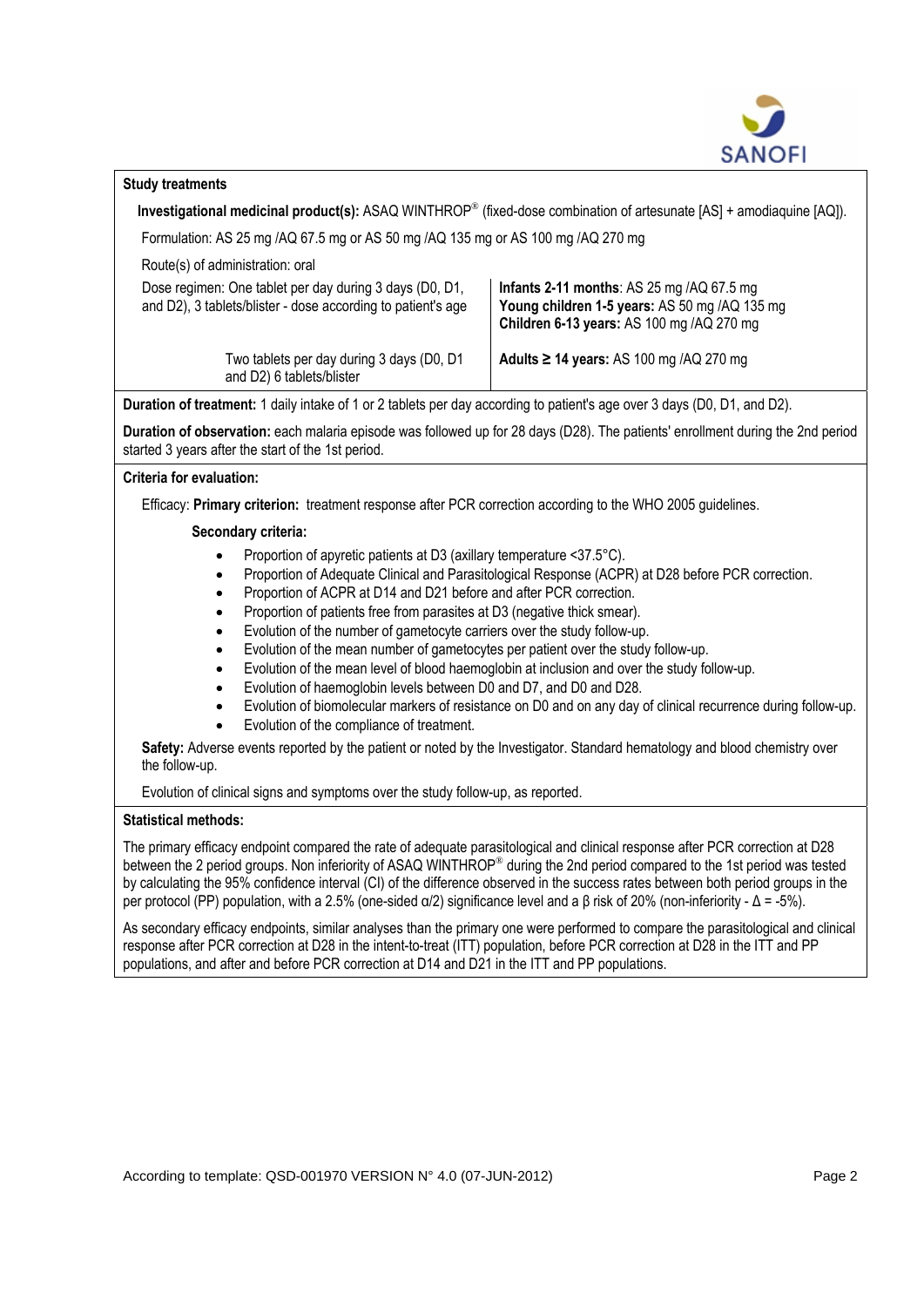

Both period groups were compared regarding the proportion of apyretic patients at D3, proportion of patients free from parasite at D3, the number of gametocyte carriers during the 28-day follow-up and the mean counts of gametocytes, the evolution of clinical signs and symptoms at each visit, the mean blood haemoglobin at inclusion and evolution over the follow-up, the evolution of biomolecular markers of resistance, the evolution of compliance. Tests to compare means between period groups were performed when relevant (Student-T, Mantel Hanszel, Chi², Kruskal-Wallis or Wilcoxon rank tests).

Regarding safety, the frequency of reported treatment-emergent adverse events (TEAEs) and abnormal biological values was determined.

An interim descriptive analysis was performed at the end of the 1st period.

#### **Summary:**

**Population characteristics:** 580 patients were included in the study (290 per study period) and 475 (81.7%) completed the study: 1st period 257 (88.6%) and 2nd period 218 (75.2%). At inclusion, the patients' demographic characteristics did not differ between the 1st and 2nd study periods. Patients were slightly more often of male gender (52.1% - p = 0.24), were aged  $4.8 \pm 6.1$  years  $(p = 0.48)$  and weighed  $15.5 \pm 10.3$  kg ( $p = 0.64$ ). Diseases reported according to System Organ Class (SOC) were mainly concomitant diseases in 39.4% of patients and being most often reported during the 2nd study period (Period 1: 22.6% - Period 2: 56.3%).

All patients suffered from *Plasmodium falciparum* infection and 2.1% of patients were gametocytes carriers (period 1: 2.4% versus period 2:  $1.7\%$  - p = 0.568). Mean initial parasitemia was significantly higher at inclusion of the 2nd period (71 069.3  $\pm$  85 478 versus 41 555.2 ± 45 491 trophozoites /µL p <0.001). Gametocyte density in gametocyte carriers was also greater at D0 during the 2nd period compared to the 1st period (respectively 967.8  $\pm$  1 290.9 versus 47.1  $\pm$  70.9 gametocytes/ $\mu$ L) and at the limit of the statistical significant threshold ( $p = 0.051$ ).

No difference in mean number of signs and symptoms of malaria per patient was shown between the 2 period groups,  $(p = 0.360)$ . A statistically significant difference was shown for the presence at inclusion of chills (Period 1: 21.9% versus Period 2: 42.7%, p <0.001) and jaundice (Period 1: 8.7% versus Period 2: 3.8%, p = 0.017) only.

Blood haematology and biochemistry parameters determined at inclusion were no different, except for a statistically higher mean of hemoglobin observed at inclusion time of the second period ( $p = 0.008$ ) and a lower mean of platelets and of alanine transaminase (ALT) during this same period (p <0.001). Anaemia was shown in 277 (96.2 %) patients during the 1st period versus 264 (92.3%) patients during the 2nd study period of which 2 patients had values judged clinically significant by the Investigator.

**Efficacy results:** The primary objective of the study was to assess the non-inferiority of ASAQ WINTHROP® administered during the 2nd study period, compared to the efficacy observed during the 1st study period, ie, at the beginning of the implementation program. The main efficacy criterion was defined as the D28 treatment response after PCR correction in the PP population evaluated according to WHO 2005 guidelines.

In the PP population, the proportion of patients with an ACPR after PCR correction to treatment was similar during the 2nd and 1st period: 96.3% versus 95.7%, respectively. As the lower limit of the 95%CI (-0.029 ; 0.040) was superior to the pre-specified non inferiority margin of -5%, it could be concluded with a 2.5% one-sided α risk error that the efficacy of ASAQ WINTHROP® administered during the 2nd period was non-inferior to that of ASAQ WINTHROP® administered during the 1st period in treating uncomplicated *Plasmodium falciparum* malaria. Such non-inferiority was not confirmed by the secondary ITT analysis of the primary efficacy criterion showing a lower proportion of patients with an ACPR after PCR correction to treatment during the 2nd period than during the 1st period: 90.6% versus 92.7%, respectively (95%CI [-0.067; 0.024]). In the ITT population without patients with visit for efficacy assessment not performed (P1: 7 versus P2: 18), the non-inferiority of ASAQ WINTHROP® when administered during the 2nd study period was seen (95%CI [-0.017; 0.050]).

As well, non-inferiority was not statistically demonstrated on secondary efficacy analyses performed on ACPR rates before PCRc at D28 which were lower during the 2nd period compared to the 1st period: respectively 83.8% versus 87.1% in the PP population (95%CI [-0.095 ; 0.029]) and 78.7% versus 85.1% in the ITT population (95%CI [-0.127 ; -0.001]).

The proportion of patients free from parasite at D3 did not differ between the 1st and 2nd study period groups: 100% and 99.3% of patients respectively (p = 0.244). The proportions of gametocyte carriers decreased similarly during the follow-up of the 1st and 2nd study periods being 2.1% at D0 and D3 (both p = 0.568), 1.8% at D7 (p = 0.991), 0.9% at D14 (p = 0.201), 0.2% at D21 (p = 0.471), and nil at D28.